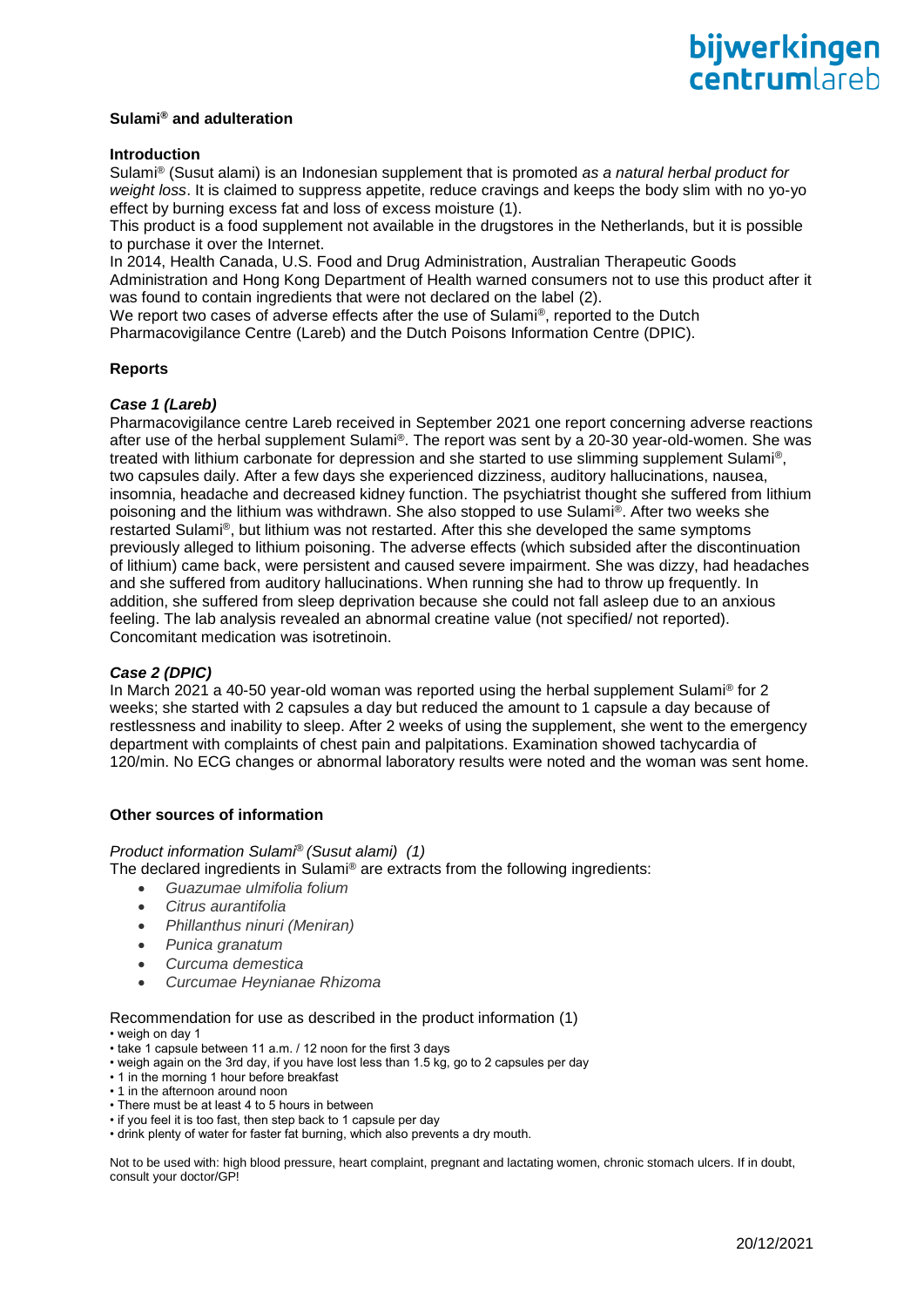# *Laboratory analysis*

Samples of the used supplement Sulami® were collected and sent to the National Institute for Public Health and the Environment (RIVM) for analysis.

The sample was examined for the presence of pharmacologically active substances using UPLC-QTOF-MS / MS. The results of the investigation are shown in Table 1.

| Table T Products received containing priarmacologically active substances (in grey). |                                                                                          |                                    |                          |
|--------------------------------------------------------------------------------------|------------------------------------------------------------------------------------------|------------------------------------|--------------------------|
|                                                                                      | Product description                                                                      | Identity of the found<br>compounds | Content                  |
| Case 1 reported to Lareb                                                             | Two brown/red capsules with<br>brown powder and white<br>crystals (Sulami <sup>®</sup> ) | sibutramine*                       | 28.3 and 48.3 mg/g**     |
|                                                                                      |                                                                                          | canrenone *                        | 2.5 and 3.2 mg/g**       |
| Case 2 reported to DPIC                                                              | One brown/red capsule with<br>brown powder (Sulami <sup>®</sup> )                        | sibutramine*                       | $32.4 \text{ mg/q}^{**}$ |
|                                                                                      |                                                                                          | canrenone *                        | 4.1 mg/g**               |

#### Table 1 Products received containing pharmacologically active substances (in grey).

The presence of the reported compound has been confirmed with a reference standard.

\*\* The contents have been determined with an accuracy of  $\pm 20\%$ .

The presence of sibutramine and canrenone has been confirmed with reference standards. The contents of both substances in the order are determined. The contents of the capsules were very inhomogeneous and this leads to a variation in the contents. Therefore, in Table 1 the amount of the ingredients is not shown as average but separately per individual analysed capsule. The weight of the contents of the capsule is determined to determine the amount active ingredient per capsule. Per capsule (content 503.92 mg) the average amount of sibutramine based on the 3 analysed capsules is 18.3mg and the average amount of canrenone 1.65 mg.

# *Toxicology and side effects (symptoms* reported in our cases are marked **bold)**

#### *Canrenone*

Canrenone is the primary active metabolite of [spironolactone.](https://pubchem.ncbi.nlm.nih.gov/compound/spironolactone) It is an [aldosterone](https://pubchem.ncbi.nlm.nih.gov/compound/aldosterone) antagonist with [potassium-](https://pubchem.ncbi.nlm.nih.gov/element/Potassium)sparing diuretic activity (3). In the majority of cases 50-200 mg per day is a sufficient dose for adults, divided into one or more daily doses (4). Beside the adverse reactions, such as **headache,** drowsiness, **GI disturbances** and ataxia the interaction with lithium is known. Canrenone may increase the excretion rate of lithium which could result in a lower serum level and potentially a reduction in efficacy (5, 6).

# *Sibutramine*

Sibutramine has previously been authorized for the treatment of obesity, but it also causes a number of serious side effects, and all authorized sibutramine-containing medicines were taken off the market in 2010 (7). Sibutramine produces its therapeutic effects by inhibition of norepinephrine (NE), serotonin (5-HT), and to a lesser extent, dopamine reuptake at the neuronal synapse (8). It increases feelings of satiety and thus diminishes appetite (9). Initial dose is 10 mg orally once a day (10). Its side effects are **palpitation**, dyspnea, agitation, **hallucinations**, fever, tremor, hyperreflexia, **nausea, vomiting**, diarrhea, loss of coordination, mydriasis, muscle stiffness and rigidity, fever, **sweating**, confusion, **presyncope**, **chest pain or heavy feeling, pain spreading to the arm or shoulder,** malaise, sudden numbness or weakness and vision-, speech-, and balance disorders (10). Due to the interaction between sibutramine and lithium the level of serotonin in the body can increase. High serotonin levels may cause a medical condition called Serotonin Syndrome with symptoms muscle twitching, tremors, shivering or stiffness, fever, heavy sweating, heart palpitations, restlessness, confusion, agitation, trouble with coordination and diarrhoea. Serotonin Syndrome may be life threatening (11).

# **Discussion and conclusion**

Sulami Susut alami is a slimming herbal supplement sold as traditional Indonesian Jamu herbal product. Safety of Jamu consumption, as part of traditional medicine from Indonesia, is dependent on the complete and adequate assessment of potential hazards and risks of the botanicals and botanical constituents included. This includes especially hazards and risks related to the presence of active pharmaceutical ingredients (APIs) in Jamu (12). The illegally added ingredients pose additional health risks if taken without medical supervision.